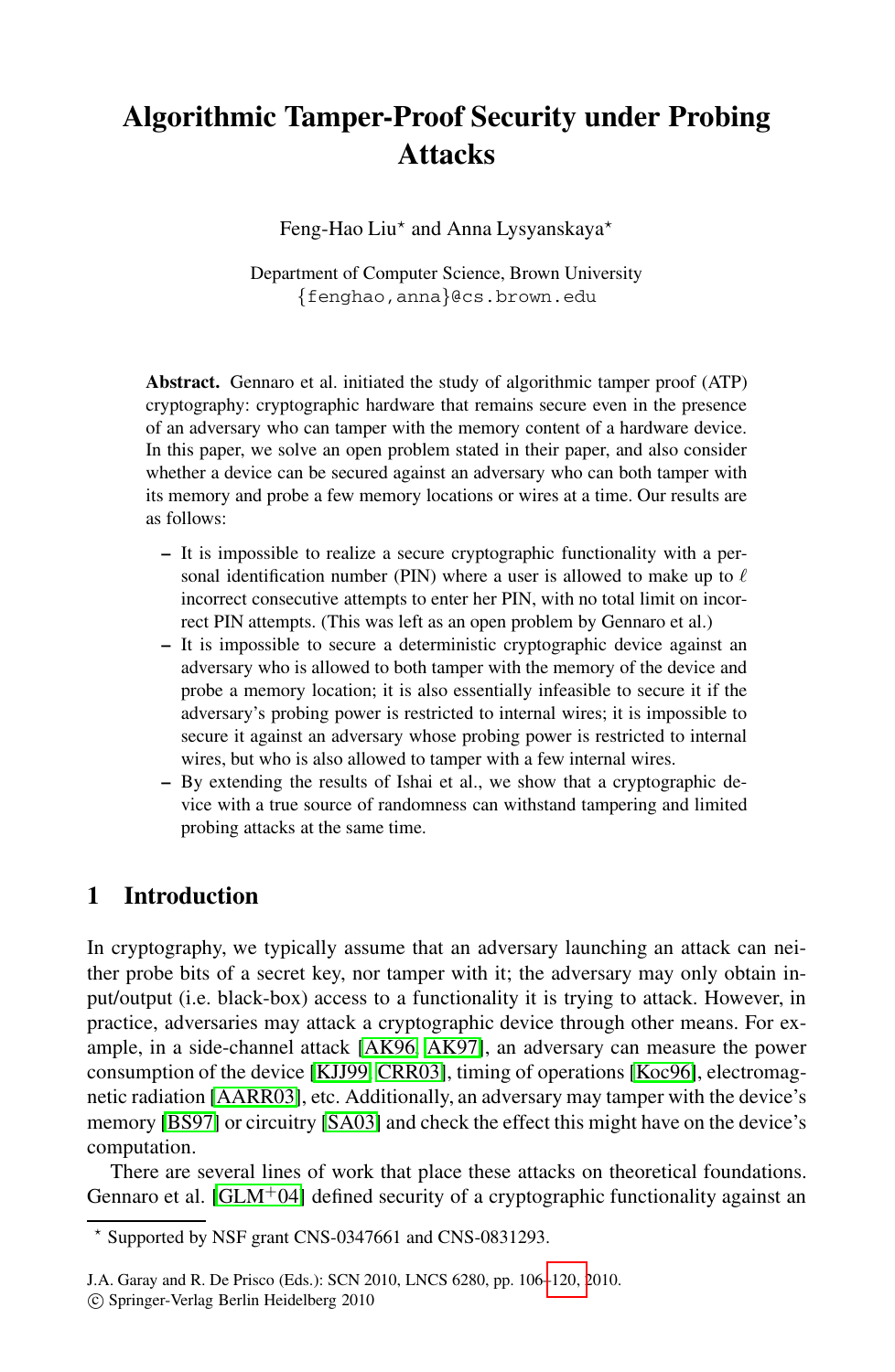adversary who can tamper with the contents of a device's memory, and showed how to satisfy their definition. Ishai et al. [ISW03], in contrast, defined and realized security for devices where an adversary can probe the memory of the device (more precisely, wires of its circuit), and even fix some of the wires in a circuit under attack.

In this paper, we examine security under a combination of attacks described in these previous papers. Intuitively, it would seem that it should be possible to combine the positive results of the two lines of work and design a device that would withstand an adversary who can both tamper with its memory and probe a few memory locations at a time. Su[rprisingly,](#page-14-4) we show that a cryptographic functionality cannot withstand such a combined attack, unless augmented with a true source of randomness. We give an adversary who, given the ability to only probe one memory location at a time, and the ability to tamper with the memory of a deterministic device, retrieves the entire secret content of the device's memory, even though the device may continuously update its secret content (so the trivial attack that just probes memory locations one by one would not work).

*Related work.* Gennaro et al. [GLM+04] considered the adversary who, in addition to black-box access to a functionality he is trying to attack, also has the ability to tamper with the memory of this device. Their work was motivated by that of Biham and [S](#page-14-6)hamir [BS97] who showed how to break cryptographic schemes by having the memory of a device modified in a certain way. Gennaro et al. gave a definition of algorithmic tamper-proof (ATP) security: this means that the device is programmed in such a way that the underlying cryptographic functionality (e.g., a signature scheme) will remain secure (e.g., existentially unforgeable) even in the presence of such an adversary. They then showed that, unless a device has a self-destruct capability and can be initialized via a trusted setup phase, this notion of security is unattainable. However, they also showed that using self-destruct and trusted setup, it is possible to achieve ATP security.

Ishai et al. [ISW03] considered the adversary who, in addition to black-box access to a circuit implementing a cryptographic functionality, could also probe individual wires of this circuit (we call this a "memory probing adversary"). They showed, surprisingly, that one could tolerate an adversary that probes up to some constant  $t$  wires at a time using a transformed circuit where corresponding to every wire of the original circuit, there are  $\Theta(t)$  wires, each carrying a share of value of the original wire. Moreover, e[very tim](#page-14-7)e such a circuit is invoked it can redistribute these shares, and so it can be probed again, so over the lifetime of the circuit, the adversary can probe each wire several times. This resharing does not require a co[ntinuou](#page-14-8)[s source](#page-14-9) of true randomness: [it can](#page-14-1) be done using a pseudorandom generator seeded by a random string that resides in the circuit's memory and also [gets upd](#page-14-6)ated at every invocation. In a follow-up paper, Ishai et al. [IPSW06] further extended this model to allow the adversary to tamper with another  $c$  wires: to fix them temporarily or permanently. They showed that it was still possible to have a circuit that withstood such an attack.

Micali and Reyzin [MR04] defined security for cryptographic primitives under side channel attacks and show how to use these primitives; their side channel attack is much more general than attacks that are known in the real world [AK96, Koc96, KJJ99, AARR03, CRR03], and also more general than the probing attack of Ishai et al. [ISW03]. In fact, the model of Ishai et al. [ISW03] is a special case of the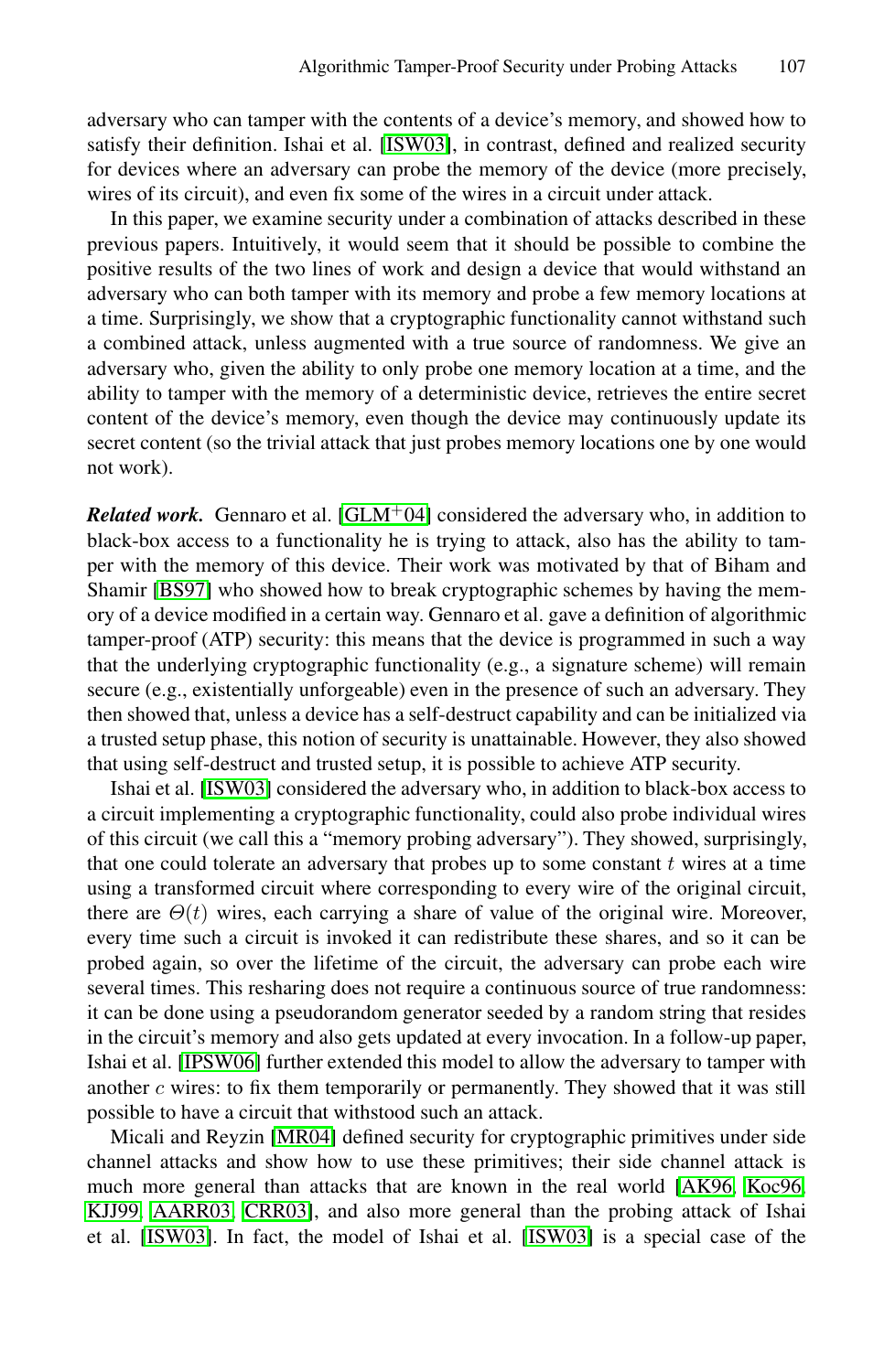Micali-Reyzin model. Micali and Reyzin do not, however, consider an adversary that tampers with the device.

Recently Dziembowski, Pietrzak, and Wichs [DPW10], they also consider security against the algorithmic tamper and probing adversaries. Their main technique is to construct "non-malleable codes" against a certain class of tampering attacks. In the plain model, their positive result holds for a smaller class of tampering functions that do modifications effecting each bit of the memory but independent of other bits. With a random oracle, they are able to extend the results against a broader class of tampering functions, yet the random oracle model is less desirable. We remark this does not contradict our impossibility results since we consider the stronger adversaries who can perform any polynomial-time computable tampering attacks in the plain model, where it is still open that one can extend their positive results in this case.

*Our contribution.* Our first contribution in the ATP model is to resolve, in the negative, the problem left open by Gennaro et al. of whether it was possible to realize a secure cryptographic functionality with a personal identification number (PIN) where a user is allowed to make up to  $\ell$  incorrect consecutive attempts to enter her PIN, with no total limit on incorrect PIN attempts. (In contrast, Gennaro et al. showed that it was possible to limit the *total* number of incorrectly entered PINs). Along the way, we also showed that no ATP secure functionality can allow a user to change her PIN.

Next, we address the natural question of whether it is possible to achieve ATP security even in the presence of a memory-probing adversary. Here we remark that suppose the adversary can read all the contents in the memory by probing at one shot, then no security can be achieved. Thus in our model of memory-probing adversary, we consider a relaxation of the adversary's power by restricting the number of bits she can probe in a time. However, we do not limit the total number of bits (information) she can gather over time. This approach is similar to the key leakage model where the leakage is bounded at any moment but not over time.

Then, we give a definition of security for this scenario; our definition is a natural generalization of the definition of Gennaro et al. Next, we show that no deterministic circuit can achieve this notion of security: a memory-probing adversary who can also tamper with the memory can retrieve the secret content of the device's memory, even if she can only probe a constant number (very small fraction of the memory) in any moment.

Note that this impossibility applies to the circuit constructed by Ishai et al.: even though their construction uses randomness, ultimately it is the pseudorandom generator supplying it using a random seed in a deterministic fashion, hence their overall circuit is deterministic. The difference is that they only allow up to a certain number of wires to be tampered, while we consider the much more powerful tampering adversary of Gennaro et al., who may apply any polynomial-time computable transformation to the contents of a circuit's memory.

We also consider a variation of the memory probing adversary: one who may not probe memory cells, but only intermediate wires of the circuit. This is to model the idea that perhaps memory cells can be invulnerable to probing. It turns out that such an adversary is almost equally powerful: even though he is only explicitly allowed to read up to a constant  $t$  wires of the circuit at a time, he can cause any deterministic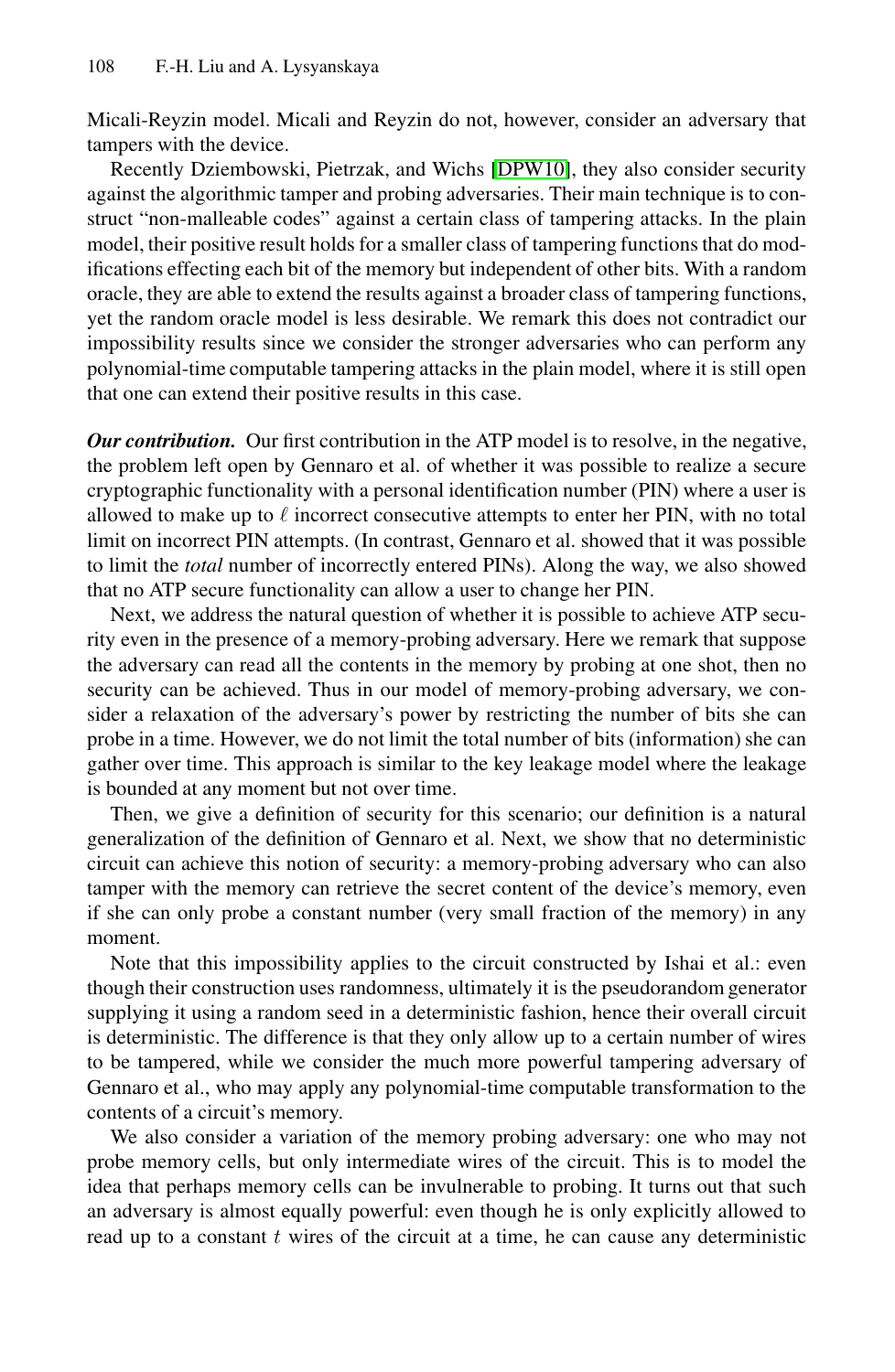circuit to behave in such a way that the contents of every wire in a particular invocation of the circuit (other than the protected memory cells) will become exposed to the adversary, i.e. the adversary can read all the wires at once. Due to impossibility of obfuscation  $[{\rm B}GI^+01]$ , this leads to insecurity. (On the other hand, since we cannot reverse-engineer a circuit either, it does not necessarily imply that the secret content of the circuit can be computed from this information.)

Finally, we also consider the adversary who is allowed to tamper with wires of a circuit in addition to tampering with its memory and probing additional wires. Here, even if we do not allow the adversary to probe memory cells, the adversary can still retriev[e the secret](#page-14-4) content of any deterministic circuit. Moreover, he can do it even if he chooses the set of wir[es to prob](#page-14-10)e and tamper with *non-adaptively*.

On the positive side, we show that the Ishai et al.'s randomized construction (i.e. the one that uses true randomness, not a pseudorandom generator), in combination with the Gennaro et al.'s construction, achieves ATP security in the face of the circuit probing and tampering attack (but not memory probing). This is the best positive result we could get: for any other scenario we showed negative results!

Having investigated into the models in both paper, we briefly describe the distinction between those two: for the  $[GLM<sup>+</sup>04]$  model, the adversary can tamper with the whole memory, but cannot do with the circuit. In [IPSW06] model, the adversary can partially tamper and probe every part of the circuit, but cannot tamper with the whole memory in a single clock cycle. Both models have positive results. It is natural to consider if we can combine those models, to give the adversary more power, to see if positive results still remain or where they get stuck.

We show, mostly, that security cannot be achieved under a combination of attacks, for circuits without a source of true randomness. Under some conditions, the circuit with such source can apply the previous techniques to achieve security against the combined attacks. This is a separation for the models that shows a circuit with its randomness stored vulnerably is strictly less secure than that with a source of true randomness.

## **2 Definitions**

### **2.1** ATP **Models**

Following Gennaro et al., we consider a system with two components: (1) secret content, *sc* (containing some secret key, sk, randomness, and possibly state information), and (2) a cryptographic algorithm implemented by a circuit  $C$  which uses the secret content.

We say that the system implements a certain function F, if for any input  $a, C(sc, a)$  $F(a)$ . We say that C implements a keyed cryptographic functionality  $F(\cdot, \cdot)$ , if for every key sk (from the appropriate domain) there exists a setting *sc*sk of the secret data, such that the system  $(C, sc_{sk})$  implements the function  $F(\mathsf{sk}, \cdot)$ . An algorithm computing *sc*sk will be called a *software setup algorithm*. Finally, a device setup protocol implementing  $F(\cdot, \cdot)$  is a pair of algorithms. The first generates the algorithm C, possibly with some additional state information to be passed to the second algorithm. The second is a software setup algorithm: given input sk and  $C$ , and possibly an additional state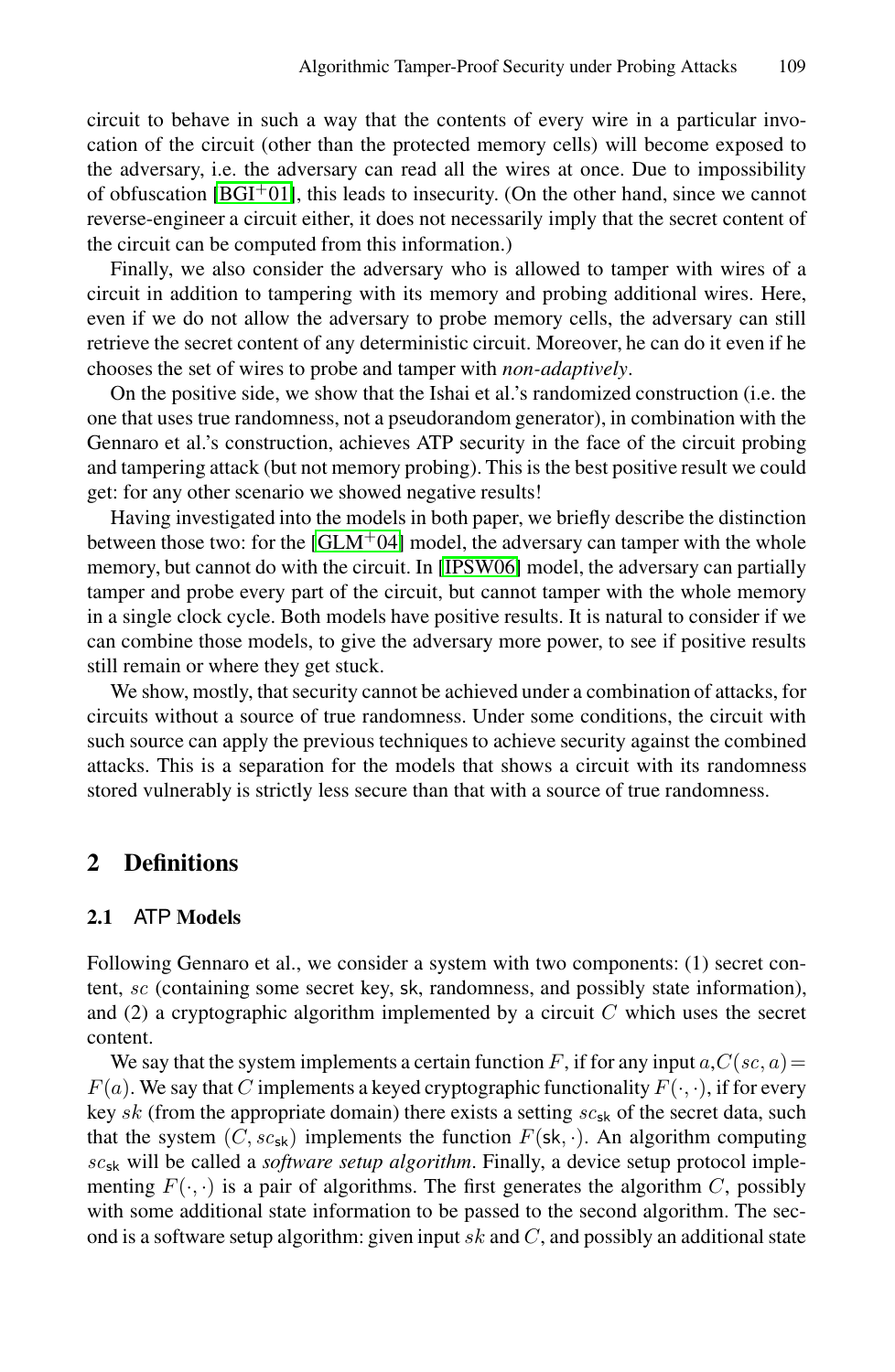information input, the algorithm generates an appropriate  $sc_{sk}$ . If the software setup algorithm is stateful, we say that the device uses public parameters. We will consider devices with efficient setup algorithms, and all the functionalities the devices compute are polynomially-computable.

Consider C which implements some  $F(\cdot, \cdot)$  (e.g., a signature algorithm). Gennaro et al. defined a *tampering adversary* who can request two commands to be carried out:  $Run(\cdot)$  and  $Apply(\cdot)$ , and Setup.

- **–** The command  $\text{Run}(a)$ , invokes the cryptographic computation C using the software content *sc* on input *a*. The output is the output of such computation, i.e.,  $C$ ( $sc, a$ ). For example, if the cryptographic algorithm is a signature then the output is a signature on the message a using the secret key stored in *sc*.
- **–** The command  $\text{Apply}(f)$  takes as input a function f, and modifies the software content *sc* to  $f$ (*sc*). From this point on, until a new Apply( $f$ ) is requested, all  $\text{Run}(a)$ operations will use  $f$ ( $sc$ ) as the new software content.  $f$  can be a probabilistic function. Note that the next invocation of **Apply** $(f')$  would change  $\bar{f}(sc)$  to  $f'(f(se))$ ,<br>i.e., it does not apply  $f'$  to the original  $sc$ . There is no output for this command i.e. it does not apply  $f'$  to the original  $sc$ . There is no output for this command.<br>The command Setup(sk) invokes the software setup algorithm outputting  $sc$
- **–** The command Setup(sk) invokes the software setup algorithm, outputting *sc* such that the device  $C(se, \cdot)$  implements the function  $F(\mathsf{sk}, \cdot)$ .

The device may also have a *self-destruct* capability, called by the circuit C. If this happens, every Run command from then on will always output  $\bot$ .

As mentioned above, [security of](#page-14-4) smartcards and other portable devices is one of the motivations for considering this model. For convenience, throughout this paper we refer to the system interchangeably as a "card" or a "device".

In the tampering adversary model (referred to in the sequel as the ATP model and the  $[GLM<sup>+</sup>04]$  model), the adversary only applies a polynomial-time computable transformation on the secret memory content *sc* without reading it directly. On the other hand, the underlying hardware circuit  $C$  cannot be tampered with, and results of intermediate computation steps cannot be eavesdropped.

In the following sections, we extend the  $[GLM+04]$  model to allow the adversary to not only tamper with the circuit's memory, but also to probe the circuit's wires and gates while the computation is going on, and to tamper with the individual wires in the circuit. We get adversaries of different strengths by allowing various combinations of these attacks. The memory probing adversary is allowed to read one bit at a time of the secret content *sc*, in addition to being able to tamper with it through the Apply command. The circuit probing adversary will be allowed to retrieve the contents of a wire in the circuit during the execution of a Run command, in addition to being able to issue Apply commands. The wire fixing adversary is allowed to fix a particular wire of the circuit so that for the duration of the Run query it carries a particular bit. We will formalize the definitions of these additional adversarial behaviors in the following sections.

#### **2.2** Memory-Probing **Models**

In this section, we consider the adversary by allowing the probing attacks on the memory. Besides Run, the adversary can probe several (a constant number of) cells in the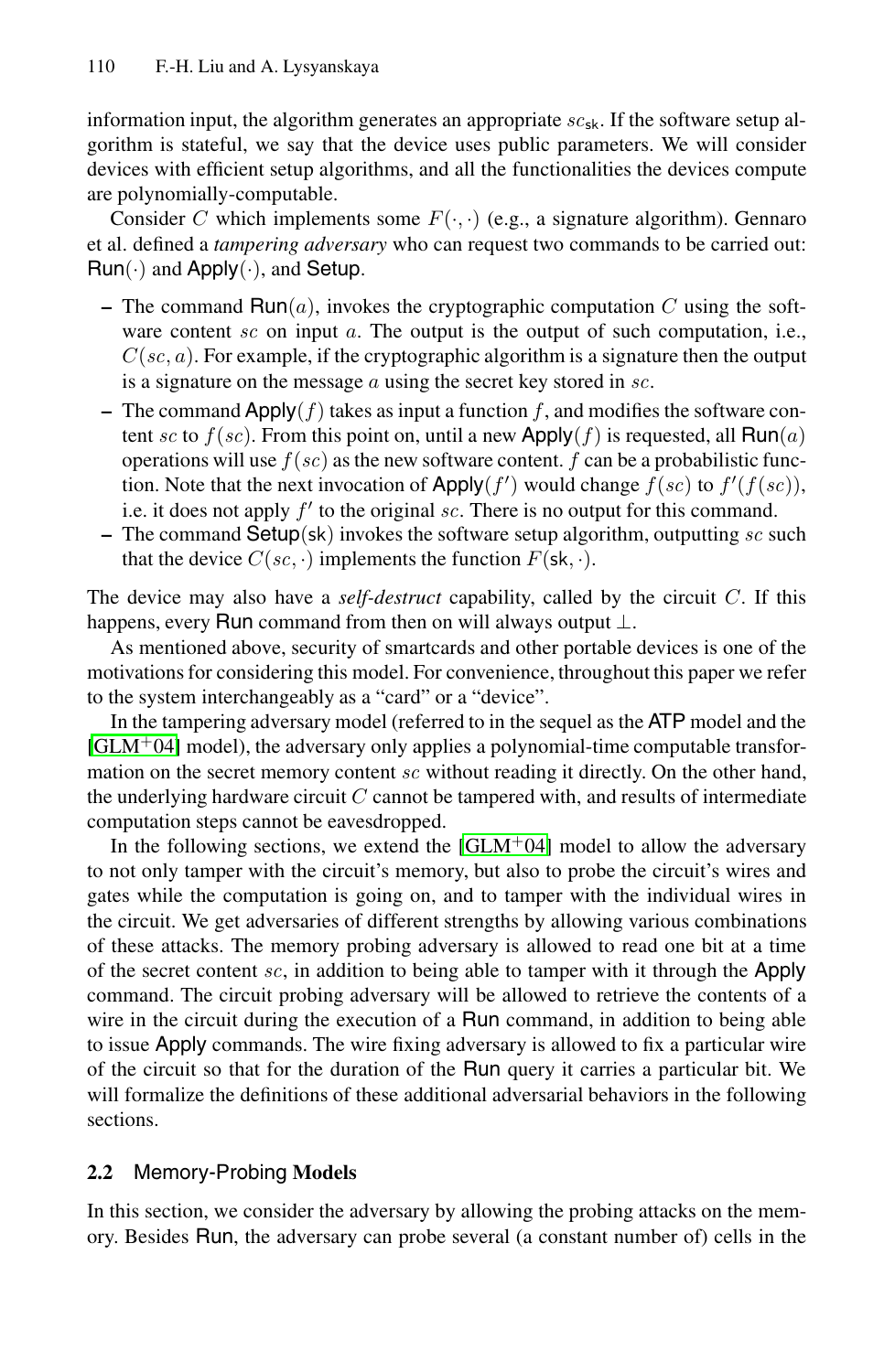memory once, after Run is finished. To formalize that, we make available to the adversary the following capability: Let the memory content  $sc \in \{0,1\}^m$  be an *m*-bit string, and T be a subset of  $\{1, 2, ..., m\}$  The command ProbeMem $(T)$  returns the *i*<sup>th</sup> bit of the secret content sc. for any  $i \in T$ the secret content,  $\mathit{sc}_i$  for any  $i \in T$ .

If  $|T| = m$ , then we could never achieve security. Therefore, it is natural to limit the size of probing by allowing  $|T| = t$  for a constant parameter (that does not grow with m). The command ProbeMem can be executed at most once following an execution of the Run command. We allow the adversary to change the set of indices it queries,  $T$ , adaptively.

#### **2.3** Circuit-Probing **and** Circuit-Tampering **Models**

In this section, we consider another type of attacks: the adversary can tamper or probe the circuit's wires when Run is operating. To formalize that, we let the wires in the circuit be labeled by  $W = \{w_1, w_2, \dots, w_\ell\}$  for some  $\ell$ , and T be a subset of  $\{w_1, w_2, \dots, w_\ell\}$ . For the Circuit-Probing model, the adversary may issue the following command:

**–** The commands ProbeWire(T) returns the values of the wires  $w_i \in T$ .

For the Circuit-Tampering model, the adversary may issue the following commands:

- **–** The commands ChangeWire(T, val) returns nothing but replaces the value in the wire  $w_i \in T$  with  $val_i$  temporarily.
- **–** The commands  $FixWire(T, val)$  returns nothing but replaces the value in the wire  $w_i \in T$  with  $val_i$  permanently.

The adversary is able to apply any and only one of these commands per clock cycle when the circuit is operating (Run is called.) Since this model inherits the results of [IPSW06], it is reasonable for us to limit the size of T by setting  $|T| = t$  for some constant parameter, as they did.

### **2.4 Combined** ATP**,** Memory-Probing**,** Circuit-Tampering**,** Circuit-Probing **Models**

[In th](#page-14-4)e following sections, we will consider a variety of combination of models. In summary, section 4 considers the combination of ATP and Memory-Probing models; section 5 considers the combination of ATP, Circuit-Probing, and Circuit-Tampering models. The details will be explained in the sections respectively.

#### **2.5 Security Definition**

Here we give a general definition for the security of the circuit. This definition is an extension of the  $[GLM<sup>+</sup>04]$  definition: it gives the adversary a broader set of capabilities.

**Definition 1.** Define  $A_{\text{Ideal}}$  be the set of adversaries that can only obtain the input*output behavior of the device, and* AModel *be the set of adversaries that can perform any attack defined in a particular* Model *(this* Model *can be a combination of attack capabilities described above). Let* C *be a circuit that implements some functionality.*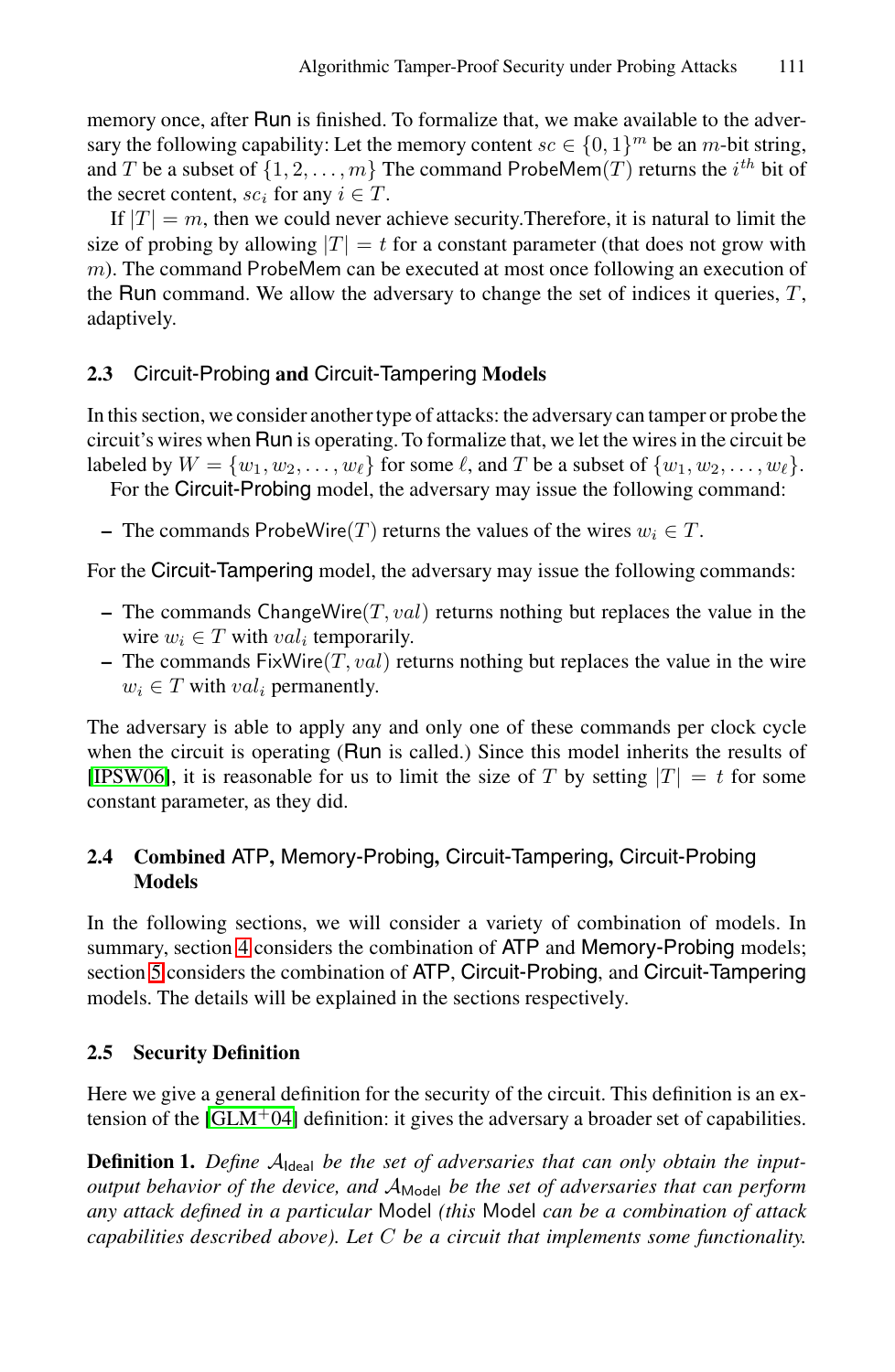*We say* C *is* Model*-secure if there exists a probabilistic polynomial time simulator* S such that for any  $A \in A_{\text{Model}}$ , the following two experiments are computationally in*distinguishable:*

- *1.*  $S^A \in \mathcal{A}_{\text{Ideal}}$  *outputs a bit after interacting with C.*
- 2.  $A \in \mathcal{A}_{\text{Model}}$  *outputs a bit after interacting with C*.

In the following sections, if we don't specify the Model, we are referring to the model discussed in that section.

# **3 New Impossibility Result in the** ATP **Model**

Consider the following functionality for a signature device with a personal identification number (PIN). The device has a public key pk, and its secret content *sc* contains the corresponding sk and a personal identification code *pin* that must be entered for the device to run properly. The idea is that a user Alice of the device would need to remember a short PIN; if she loses the device and it falls into the adversary's hands, the adversary will still have to correctly guess the PIN before he can use it. We want a device that tolerates a few incorrect PIN attempts (since Alice may occasionally mistype the PIN), but stops working after the number of incorrectly entered PINs exceeds a certain threshold  $\alpha$  (a constant that is much smaller than all possible PINs). Gennaro et al. showed that this is possible if we want to tolerate  $\alpha$  as the *total* number of incorrectly entered PINs, but left as an open problem the question of whether it was possible to have a functionality that allowed any number of incorrectly entered PINs over the life of the device, but would stop working if the number of *consecutive* incorrect PINs exceeds the threshold  $\alpha$ . Here we show that this functionality (referred to in the sequel as "signature with consecutive PIN protection") cannot be ATP-secure. We also show that we cannot achieve ATP security for the functionality that allows Alice to change her PIN (referred to in the sequel as "signature with user changeable PIN").

In the following theorems, we assume that the device computes a polynomial-time function that on input PIN and the secret component outputs  $1/0$ , denoting the validity of the PIN. Also we assume that the PIN has a polynomial-size support.

<span id="page-6-0"></span>**Theorem 1.** *The signature with user changeable PIN functionality cannot be* ATP *secure, even if a circuit can self-destruct, assuming the device implements a polynomialtime change-pin function* <sup>f</sup>*ChangePIN that on input* (*sc*, *NewPIN* , *OldPIN* ) *outputs a new valid secret component sc', and the devices calls*  $f_{ChangePIN}$  *when the user changes her PIN changes her PIN.*

*Proof.* The adversary will take advantage of the existence of this function  $f_{ChangePIN}$ in order to break the ATP security of the device. Recall that the adversary may specify, as input to the Apply command, a polynomial-time computable function  $f$ . As a result of  $\mathsf{Apply}(f)$ , our adversary will succeed in replacing the old PIN (which he does not know) with a new PIN. For simplicity, the new PIN will be the all-zero string  $0^{\ell}$  where  $\ell$  is the length of the PIN. As a result of  $\mathsf{Apply}(f)$ , the adversary will be able to use the device from now on.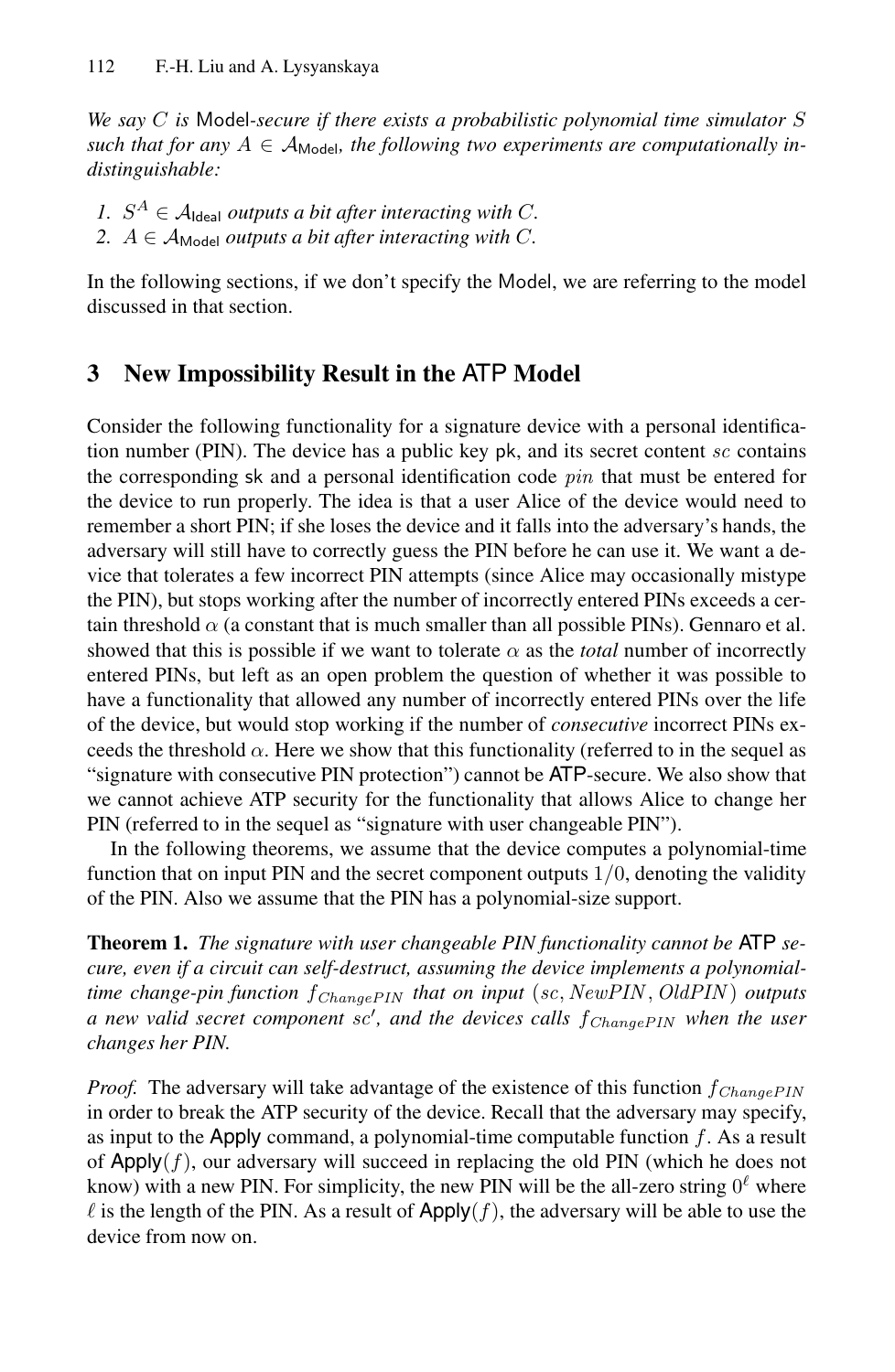This function f works as follows: for every possible PIN  $p$ , it runs the following function  $f_p$ : On input secret component *sc* of the device,  $f_p$  first checks whether p is the correct PIN, then it returns  $sc' = f_{ChangePIN}(sc, 0^{\ell}, p)$ . Else  $f_p$  returns  $sc$ . Since  $f$  does this for every possible PIN *n*, we quarantee that in the end, sc will be modified f does this for every possible PIN p, we guarantee that in the end, *sc* will be modified in the same way as if the user changed her PIN to  $0^{\ell}$ . f is polynomial-time, because the PIN is a memorizable short number, for which all possibilities can be enumerated in polynomial time (from the assumption).

**Theorem 2.** *The signature with consecutive PIN protection functionality cannot be* ATP *secure, even if a circuit can self-destruct, assuming the device implements a polynomial-time reset function* <sup>f</sup>*ResetPIN that on input sc*,*Input*, *pin outputs a valid sc*- *for th[e](#page-6-0) correct PIN, and every time every time the PIN is correctly entered, the counter of consecutive errors is reset.*

*Proof.* Our adversary will take advantage of the existence of this function  $f_{ResetPIN}$  in order to come up with the function  $f$  to give as argument to the Apply command. As a result of  $\mathsf{Apply}(f)$ , the counter for incorrect consecutive PIN attempts will be reset, even though the adversary has not issued Run(*Input*, *pin*) for the correct PIN *pin*.

f will work as follows: for all possible PINs p, it will run the function  $f_p$ .  $f_p$  (similarly to the proof of Theorem 1) works like this: on input (*sc*,*Input*), where *Input* is any message in the message space of the signature scheme — for simplicity, let *Input* be the all-zero message  $0<sup>n</sup>$ . it first checks whether p is the correct PIN; if so, it returns  $sc' = f_{ResetPIN}(sc, Input, p)$ ; else, it returns *sc*.<br>Once again, since PIN is a memorizable short

Once again, since PIN is a memorizable short number, f can call every possible  $f<sub>p</sub>$ in polynomial time. After Apply(f) is executed, the secret content is whatever it would<br>be after  $\text{Run}(Input, \textit{pin})$  is queried with the valid PIN  $\textit{pin}$ . be after Run(*Input*, *pin*) is queried with the valid PIN *pin*.

## **4 Impossibility of Deterministic Circuits in the** ATP-Memory-Probing **Model**

Suppose that, after the circuit C executes a Run command, the secret contents *sc* always remains unchanged, i.e. the same as before the Run command was executed. Then the memory probing adversary can trivially learn the entire string *sc* by simply probing each bit of *sc* one by one. Here we show that even if the circuit C updates *sc* before completing the execution of Run, the memory probing adversary can still compute a candidate sc' that would correspond to the secret contents of the device for some time period.

Let <sup>C</sup>*mem* be the function that, on input *sc* and <sup>a</sup> outputs the updated version of *sc*, the secret contents of the device's memory left behind after  $Run(a)$  is executed. For a particular a, let  $X_0 = sc$ ,  $X_{i+1} := Next_a(X_i)$  be shorthand for  $C_{mem}(X_i, a)$ . Let *sc* and a be given; for  $i > 0$ , if the circuit is deterministic, each  $X_i$  is well-defined.

**Theorem 3.** *A deterministic signature functionality cannot be* ATP*-*Memory-Probing *secure, even if the circuit can self-destruct: there exists a polynomial-time adversary that outputs*  $X_i$  *for some i.*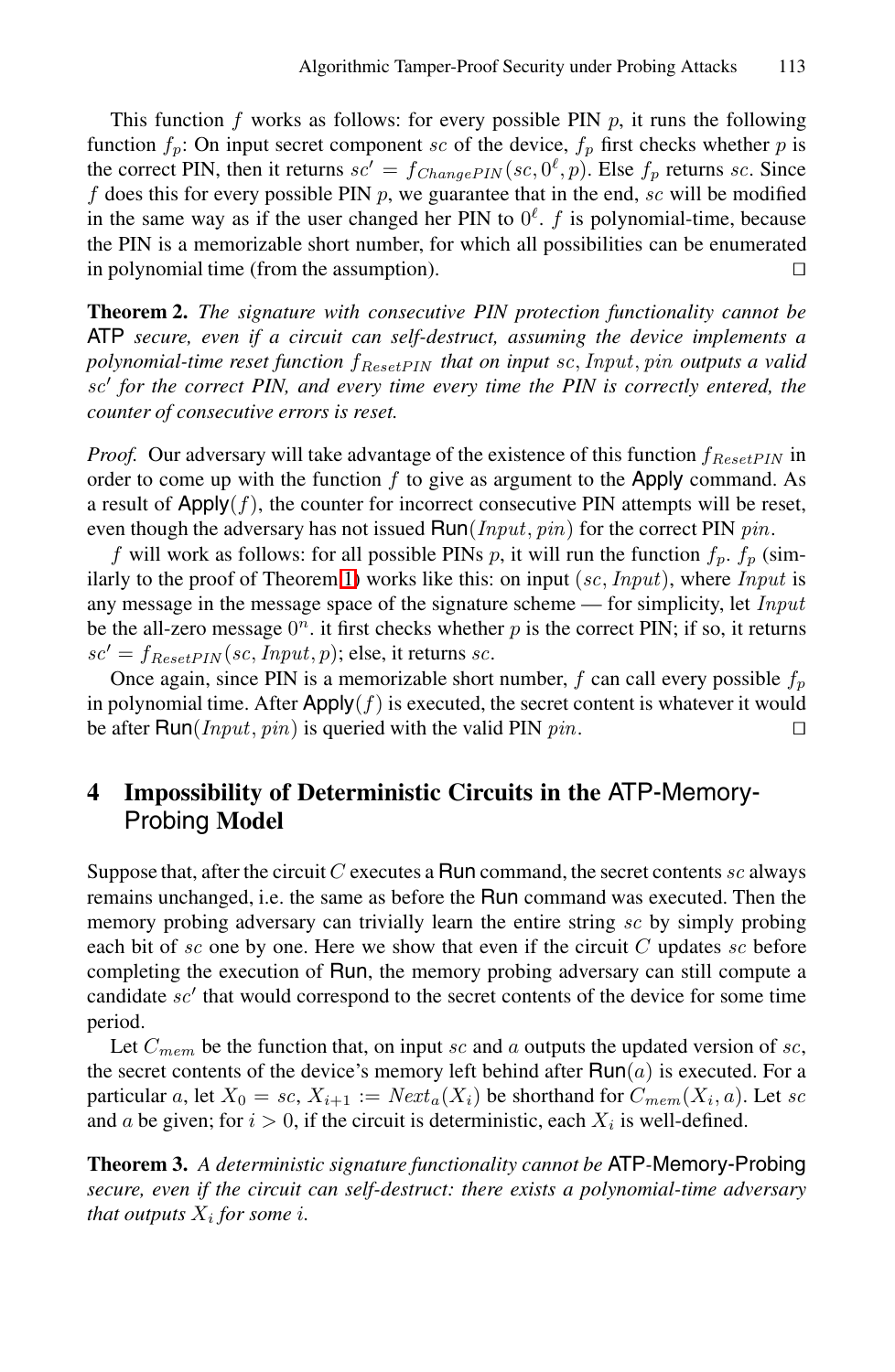*Proof.* We prove the theorem by giving an adversary that attacks any device that implements the signature functionality. The adversary will get some "useful" information by probing some bits in the memory. The intuition is: the adversary takes advantage of a polynomial-time computable function  $f$  that first identifies a good location to probe, signals this loc[ati](#page-9-0)on back to the adversary, and then conveys the secret content in that particular location in the memory. To be more specific: for the memory contents  $X_0, X_1, \ldots, X_\ell$  for some  $\ell$ , there is either a simple cycle or at least one bit of the memory that has changes with enough regularity. For the former case, the adversary can always fix the memory content to be the same and then probe it bit by bit. For the latter one, the adversary can obtain this location (having changes with enough regularity) and then transmit one  $X_t$  for some t through probing at this location.

Let us explain how this function conveys information and how the adversary receives it with the following algorithms. Algorithm 5 describes the function  $f$  that the adversary is going to use: f is parameterized by  $(r, aux, a)$ . r is an integer that depends on how many times the adversary has already modified the memory. *aux* is a string that depends on what she is trying to do at this stage. a is the index of  $Next_a$ (sc) =  $C_{mem}(sc, a)$ . With the algorithm, we develop the following lemmas for the theorem.

### **Lemma 1.** *The adversarial function is a polynomial-time computable function.*

*Proof.* Every step in the algorithm is clearly polynomial-time computable. We put a more detailed proof in the full version of this paper.

**Lemma 2.** The adversary will find a  $sc'$  that  $C(se', \cdot)$  also implements a valid signature function as  $C(se, \cdot)$  does *ture function as*  $C$ *(sc, ·) does.* 

*Proof.* We consider two cases, (1) there exists a cycle with length no greater than  $m^3$  + 3m on  $X_0, X_1, \ldots, X_\ell$ , where  $X_0 = sc$ ,  $X_i = Next_a(X_{i-1})$ , and  $\ell = m^3 + 4m - r$ , for some  $r \in [m]$ . (2) there doesn't. For the first case, we let  $X_0$  be the start of the cycle; otherwise the function will first return  $X_i$ , where  $Next_a(X_i)$  is the start of the cycle, and then we go back to the case where  $X_0$  is the start of the cycle.

- 1. Suppose there exists a  $j < m^3 + 4m < \ell$  such that  $X_j = X_0 = sc$ , the adversarial function will move the memory to  $X_{j-1}$ . After the device runs, it updates the memory from  $X_{i-1}$  to  $X_i = X_0 = sc$ , so the adversary will probe with the same memory contents (*sc*) in the first m rounds. Also, since  $m^3 + 3m \le \ell = m^3 + 4m - r$ for  $r \in [m]$ , the adversarial function will always find this cycle, and the memory will always be  $X_0$  when the adversary probes it. Therefore the adversary will find *sc* and construct  $C$ (*sc*, ·) as desired.
- 2. Suppose there doesn't exist such small cycle, then the adversary will most likely not get a good candidate after step 1. (*Note: if she still does get one by luck, then she will be very happy and doesn't need the following procedure. The proof is done.*) Now, she is going to query "Is location  $k$  a good place to probe?" for every bit. Since there doesn't exist a cycle or a small cycle in  $X_0, X_1, \ldots, X_l$ , we assume  $X_0, X_1, \ldots, X_{m^3+3m}$  are distinct elements without loss of generality. Then the adversary is going to ask which location is a good place to probe. *Note: a good location is the place which contains a lot of* <sup>0</sup>, <sup>1</sup> *alternations.* So the adversarial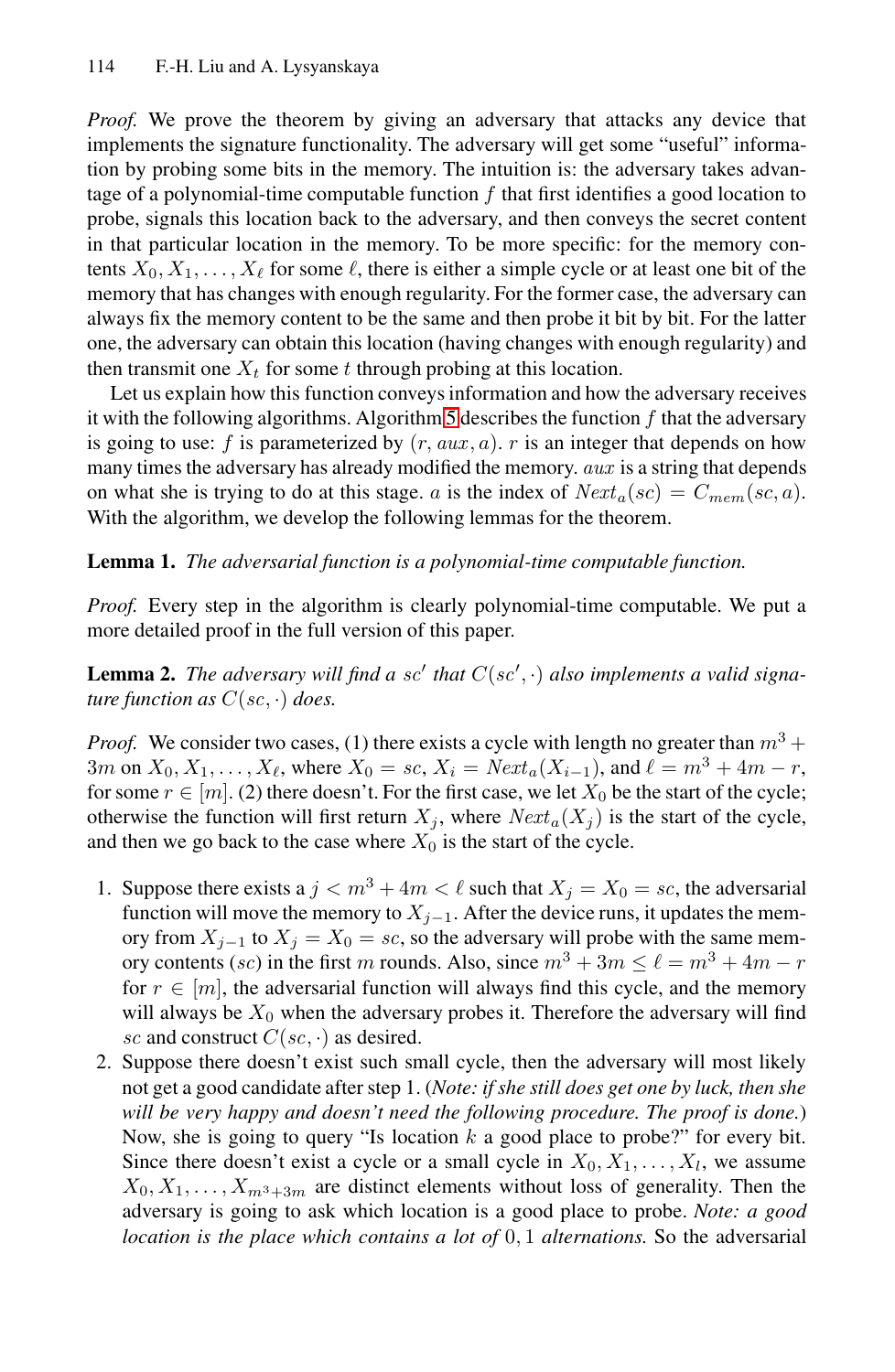function can use those  $0/1$ 's to convey  $sc'$  when the adversary is probing such location location.

3. Now we want to prove *there must be a good location to probe:* if location i is not the place to be probed, then the adversarial function will at most move from  $X_0$  to  $X_2$  after "Give me 0" and "Give me 1", since we can always find a two-bit string in  $X_0(i)$ ,  $X_1(i)$ ,  $X_2(i)$  that violates "01" (in any one of the eight combinations of those three bits.) Thus, at each time when the third step of the function is run, there are at least  $m^3$  distinct elements (i.e.  $X_0, X_1, \ldots, X_m$ <sub>3</sub>, ) (for a bad location, we waste at most three distinct elements. Thus, every time we have at least  $m^3 + 3m - 3m$  distinct elements.)

3*m* distinct elements.)<br>Since those elements are distinct, we have  $\sum_{j=1}^{j=m} |X_i(j) - X_{i+1}(j)| \ge 1$  for any  $i = 1...m^3 - 1$ . This implies  $\sum_{i=0}^{m^3-1} \sum_{j=1}^{j=m} |X_i(j) - X_{i+1}(j)| \geq m^3$ . This is a finite summation and  $i$ , i are independent so we can change the summation order finite summation and i, j are independent, so we can change the summation order to get:  $\sum_{i=1}^{j=m}$  $\sum_{j=1}^{j=m} \sum_{i=0}^{m^3-1} |X_i(j) - X_{i+1}(j)| \geq m^3$ . According to the pigeon hole principle, we must have some k such that  $\sum_{i=0}^{m^3-1} |X_i(k) - X_{i+1}(k)| \ge m^3/m =$  $m^2 > 5m + 2$ . *Note:*  $diff_k = \sum_{i=0}^{m^3+4m-r} |X_i(k) - X_{i+1}(k)| \ge \sum_{i=0}^{m^3-1} |X_i(k) - X_{i+1}(k)| > \sum_{i=0}^{m^3-1} |X_i(k) - X_{i+1}(k)|$  $|X_{i+1}(k)| \ge 5m + 2 - r$ . Thus we must have some k such that  $\frac{d}{dt} > 5m + 2 - r$ for  $r = 0$  or 1.

This implies in this case, there must exist a good location to probe. And the adversary will get this one from the function  $f$ . After this location is obtained, there are  $5m$  alternations of  $0/1$  on this bit, and the adversarial function can easily convey the message about  $sc'$  through this bit. The remaining argument follows straightforwardly with the algorithm  $\square$ 

*Remark 1.* A natural question is: what can this attack do to a functionality with a PIN? In such a functionality, the adversary must enter the correct PIN  $pin$  to run  $Run(a, pin)$ . Recall that we require the PIN to be an easily memorizable string, and so the number of possible choices is not large. Therefore the adversary has a non-negligible probability of guessing it correctly. Once she guesses the correct PIN, she can find out the secret content  $sc'$  using the attack above.

*Remark 2.* This result is not limited to the signature functionality; we used signatures for concreteness. In fact, no deterministic testable (as defined by Gennaro et al.) functionality can be ATP secure in the memory probing model.

# <span id="page-9-0"></span>**5 Impossibility of Deterministic Circuits in the** ATP-Circuit-Probing-Tampering**-Model**

In this section, we are going to consider the model where the adversary can do the probing attacks and tampering attacks on the wires. From the previous section, we have already shown that if the adversary is able to read directly the memory cell (or read from the wires that carry the content into the circuitry) then the deterministic circuit can not achieve ATP security. Those impossibilities are still inherited here. Therefore, we are going to consider further restrictions on the adversary.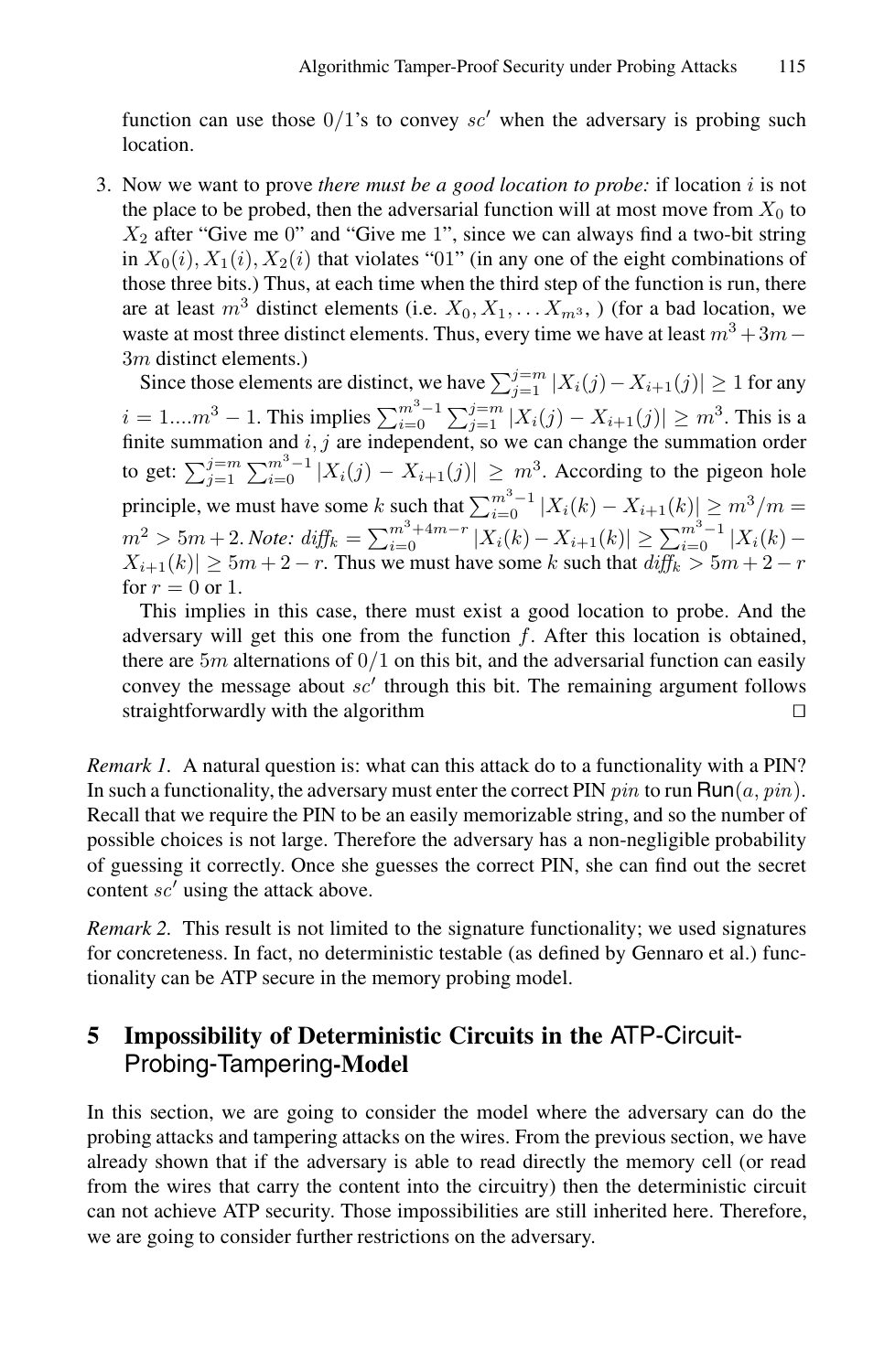### **Algorithm 1.** Description of the Adversary (Theorem 3)

1. Pick an arbitrary a from the message space in the signature scheme. **for**  $i = 1$  to  $m$  **do** Let  $r = i$ ,  $aux = \epsilon$ ,  $sc' = \epsilon$ . Run consecutively  $Apply(f_{r,aux,a})$ ,  $Run(a)$ , and  $sc' = sc' \circ Problem(m({i}).$  I.e. probe location  $i$  of the memory and then concatenate the outcome with  $sc'$ . **end for** Then we have a candidate  $sc'$  from the bits we've probed. Construct a circuit  $C(se', \cdot)$  and check if this circuit outputs validly for the signature scheme as  $C(sc, \cdot)$  does. 2. **if** the constructed circuit does **then** Output  $sc'$ **else for**  $i = 1$  to m **do** Let  $r = 0$ ,  $aux =$ "Is location i a good place to probe?" $\circ$ "Give me 0" Run Apply( $f_{r,aux,a}$ ), Run(a) and then ProbeMem( $\{i\}$ )... Let  $r = 1$ ,  $aux =$  "Is location i a good place to probe?" $\circ$ "Give me 1" Run Apply( $f_{r,aux,a}$ ), Run(a) and then ProbeMem( $\{i\}$ ). If the outcomes of two consecutive probes are anything other than 01, then the adversary knows this is not a good location to probe, so it continues. Otherwise, exit **for** and let bit  $pb = i$  be the location to be probed. **end for end if** 3. Let  $str = \epsilon$ **for**  $i = 1$  to m **do** Let  $r = i$ , aux = "Location pb will be probed."◦"I want bit i of the secret." ◦"Bits  $1, 2, \ldots, i - 1$  of the secret are str" Run Apply( $f_{r,aux,a}$ ), Run(a), and  $b =$  ProbeMem( $\{pb\}$ ). (Probe location  $pb$ , and get the outcome  $b$ .) Let  $str = str \circ b$  (a concatenation.) **end for** Output str.

Before stating them, we first consider some motivations for intuitively understanding. Suppose the adversary has some nano needles that can perform the probing and tampering attacks on wires, but each needle occupies some areas and after placing the needle, the adversary cannot change its position without damaging the original circuit. Thus she should choose a small set of wires which she is going to attack in advance and cannot change them adaptively. In this section, we show that even with the restrictions, the adversary can destroy the ATP security. As a consequence, the adversary with even stronger power that can attack wires adaptively can certainly destroy the ATP security.

Now we state the restrictions explicitly: the adversary needs to select a set of wires to attack before the operation of the device. Note: every wire can be included in this set, and once it is chosen, the adversary can only tamper or probe the wires in this set. Also, after this set has been chosen, the adversary cannot change it. This is called non-adaptive attacks.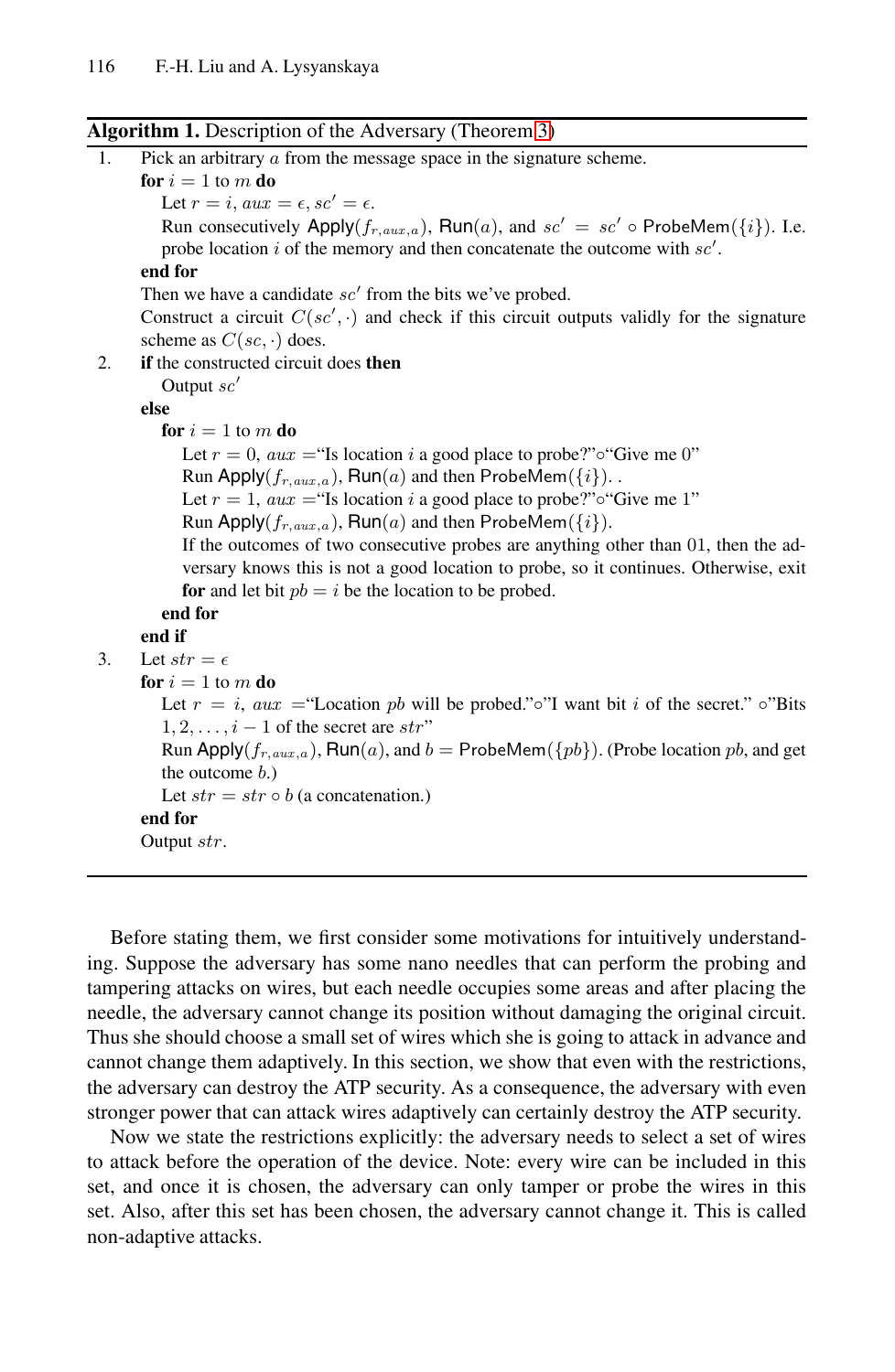|                                                                                  | <b>Algorithm 2.</b> The adversarial function $f_{r, aux, a}$ (Theorem 3) |  |  |
|----------------------------------------------------------------------------------|--------------------------------------------------------------------------|--|--|
| $\mathbf{O}$ and $\mathbf{O}$ and $\mathbf{O}$ and $\mathbf{O}$ and $\mathbf{O}$ |                                                                          |  |  |

On input sc do:

- 1. Compute  $X_0, X_1, \ldots, X_\ell$ , for  $\ell = m^3 + 4m r$ . *Note: recall*  $X_0 = sc, X_i =$  $Next_a(X_{i-1})$  *as defined in the beginning in this section.*
- 2. If aux =  $\epsilon$ , then try to determine if the sequence of values  $\{X_i\}$  contains a cycle:

If aux  $\neq \epsilon$ , goto Step 3: *that is, the adversary already knows that there are no small cycles.*

Else, check for cycles with its length no greater than  $m^3 + 3m$ : does there exist an  $0 \leq$  $i < j \leq \ell$  such that  $X_i = X_j$ , and  $j - i < m^3 + 3m$ , and  $X_i, X_{i+1}, \ldots, X_j$  are distinct.

**if** NO (i.e. no cycle or there exists a cycle but the length is too large) **then**

Output  $X_0$ .

**else**

consider two cases: (a)  $i > 0$ : output  $X_i$  (b)  $i = 0$ : output  $X_{i-1}$ .

**end if**

3. **if** aux contains the string "Location k will be probed." **then**

go to Step 4. *The adversary already knows which location to probe in the memory to get useful information.*

#### **else**

*aux* must contain the string "Is location k a good place to probe?" A good location to probe is one where, as the value of sc changes over time, the bit stored at this memory location keeps changing. Thus, if we want to communicate a bit  $b$  to the adversary, we can do so by setting  $sc = X_i$  for some  $X_i$  whose  $k^{th}$  bit is b.

Let S be the string obtained by concatenating the following bits:  $S = X_1(k) \circ X_2(k) \circ$  $\cdots \circ X_l(k)$  where  $X_i(j)$  means the j-th bit of  $X_i$ . Let  $diff_k = \sum_{j=2}^{\ell} |X_j(k) X_{i-1}(k)$ . I.e.,  $diff_k$  measures how many times the value stored at the  $k^{th}$  memory location changes as sc changes over time.

**if**  $diff_k > 5m + 2 - r$  **then** 

This is a good location, because  $\text{diff}_k$  is high. This needs to be communicated back to the adversary. We know that the adversary will be probing the k*th* memory location to get the answer to this question, and therefore we do as follows: consider the two cases:

- (a) aux contains "Give me a 0" then let  $t + 1$  be the smallest integer such that  $X_{t+1}(k)=0$ . Output  $X_t$ .
- (b) aux contains "Give me a 1" then let  $t + 1$  be the smallest integer such that  $X_{t+1}(k)=1$ . Output  $X_t$ .

**else**

 $k$  is a bad location.

consider the two cases:

- (a) aux contains the string "Give me a 0" then if  $X_1(k)=1$  output  $X_0$ . If  $X_1(k)$  = 0, and  $X_2(k)=1$  output  $X_1$ . Else if  $X_1(k)=0$ , and  $X_2(k)=0$  output  $X_0$ .
- (b) aux contains the string "Give me a 1" then output  $X_0$ .

**end if**

#### **end if**

4. The adversary will probe location k. Among the  $\ell$  possibilities for sc,  $X_0, \ldots, X_\ell$ , find  $X_t$  for a sufficiently large t, consistent with what the adversary already knows, and communicate a bit of  $X_t$  by making sure that this bit will be read off from location k. More precisely:

aux must contain "Location  $k$  will be probed", and "I want bit  $j$  of the secret.", and "Bits  $1, 2, \ldots, j - 1$  of the secret are  $s_1, s_2, \ldots, s_{j-1}$ ."

Find the least  $t \geq m^5 - m^3r$  such that the first  $j - 1$  bits of  $X_t$  are  $s_1, s_2, \ldots, s_{j-1}$ . Find the least u such that  $X_{u+1}(k) = X_t(j)$ . Output  $X_u$ .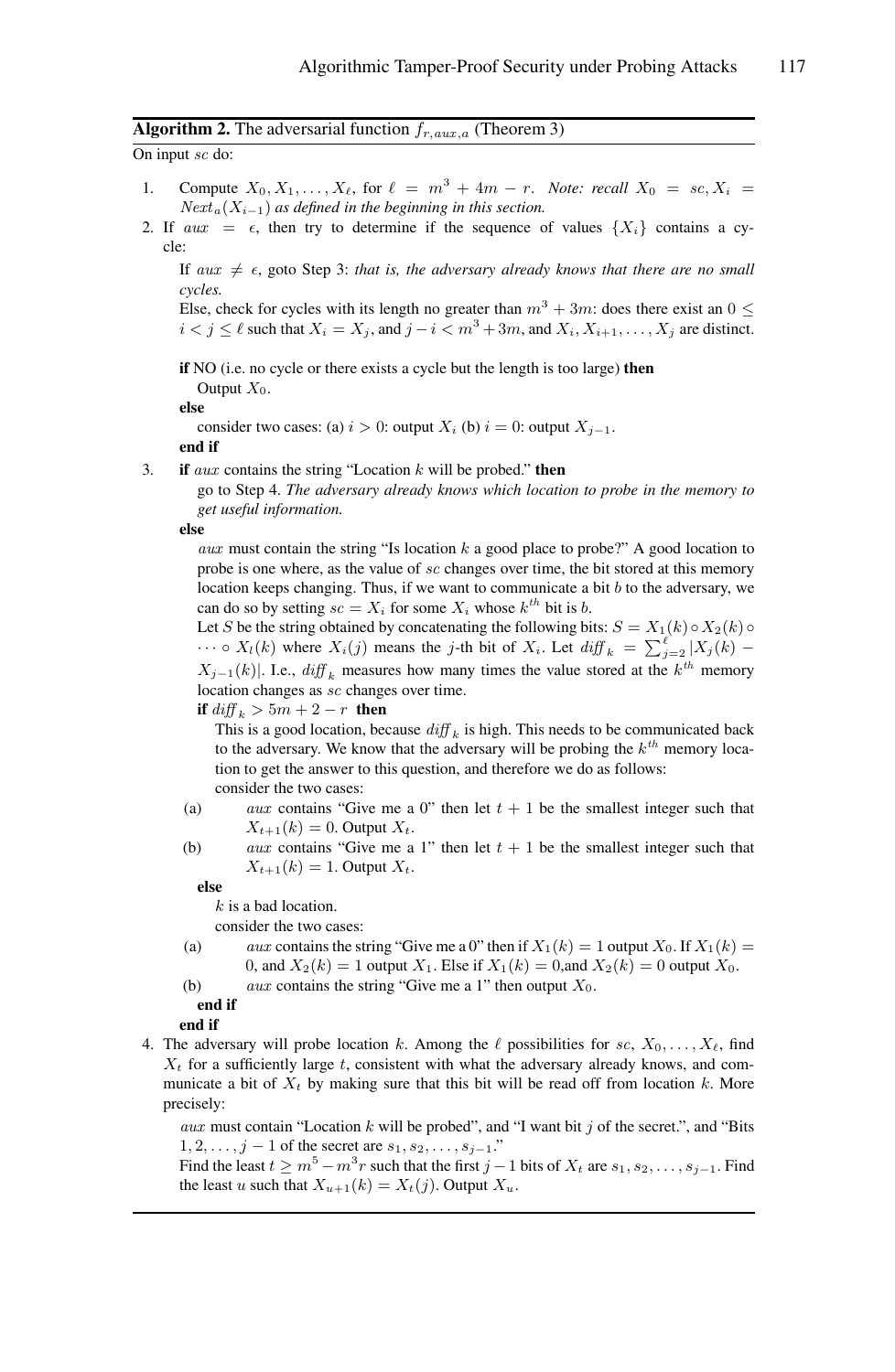In the following, we are going to show the adversary only needs to attack a small set of wires to destroy ATP security. Since the construction of the adversary and proofs are similar to theorem 3, we only state the theorem here and leave the details including the formalization of the model and proofs the full version of this paper for the curious readers.

**Theorem 4.** *A deterministic signature functionality cannot be* ATP-Circuit-Probing-Tampering *secure in the non-adaptive model. That is: the adversary first sets the attack range on the output wires of* <sup>C</sup>*check and then will either disable the self-destruct function or find out [some](#page-14-4) [valid](#page-14-4) sc*- *.*

*Note:* <sup>C</sup>*check is one part of the components in the circuit, which checks if the memory is valid. The functionality is necessary for every cryptographic device. The precise model can be found in the the full version of this paper.*

*Remark 3.* Gennaro et al. showed there is no ATP secure achieved without self-destruct functionality. Thus, if the adversary disables such functionality, she can retrieve the secret content as the authors did in  $[GLM+04]$ .

*Remark 4.* Since the signature functionality cannot be ATP secure under non-adaptive model, it is clearly that it cannot withstand a stronger adversary which can do the adaptive attacks.

## **6** ATP-Circuit-Probi[ng-Tam](#page-14-6)pering **Security from Encoded Randomness Gates**

In [the](#page-14-10) [previo](#page-14-10)[us](#page-14-6) [sectio](#page-14-6)[ns,](#page-14-4) [we](#page-14-4) [see](#page-14-4) the limitations of deterministic circuits. Thus it seems that the signals in the wires should be made independent of the memory content to defend against probing attacks. And this is where randomness comes in handy. Intuitively, one can think that randomness provides an independent and unpredictable shield that hides each signal (using a secret sharing scheme [ISW03]) which the adversary cannot manipulate by merely tampering with the memory content.

In this section, we consider circuits with a source of true randomness. For this model, the previous results in [IPSW06, ISW03,  $GLM+04$ ] work. After we rule out yet another class of attacks that makes the circuit entirely vulnerable, we can combine the techniques in those works to achieve ATP security in this new model.

**Definition 2 (Randomness gate).** *A randomness gate is a gate with no input and one output wire that emits a truly random bit each clock cycle.*

**Lemma 3.** *In the* ATP*-*Circuit-Probing*-*Circuit-Tampering *model, there exists an adversary who, for any keyed cryptographic functionality, either discovers a valid secret sc*- *, or determines all the values of all the internal wires corresponding to the execution of the* Run*() command, even for circuits with randomness gates.*

*Proof (sketch).* Let  $RG = \{rq_1, rq_2, ..., rq_r\}$  be the set of randomness gates used by the circuit. Since the adversary can tamper with any internal wire, he can fix the output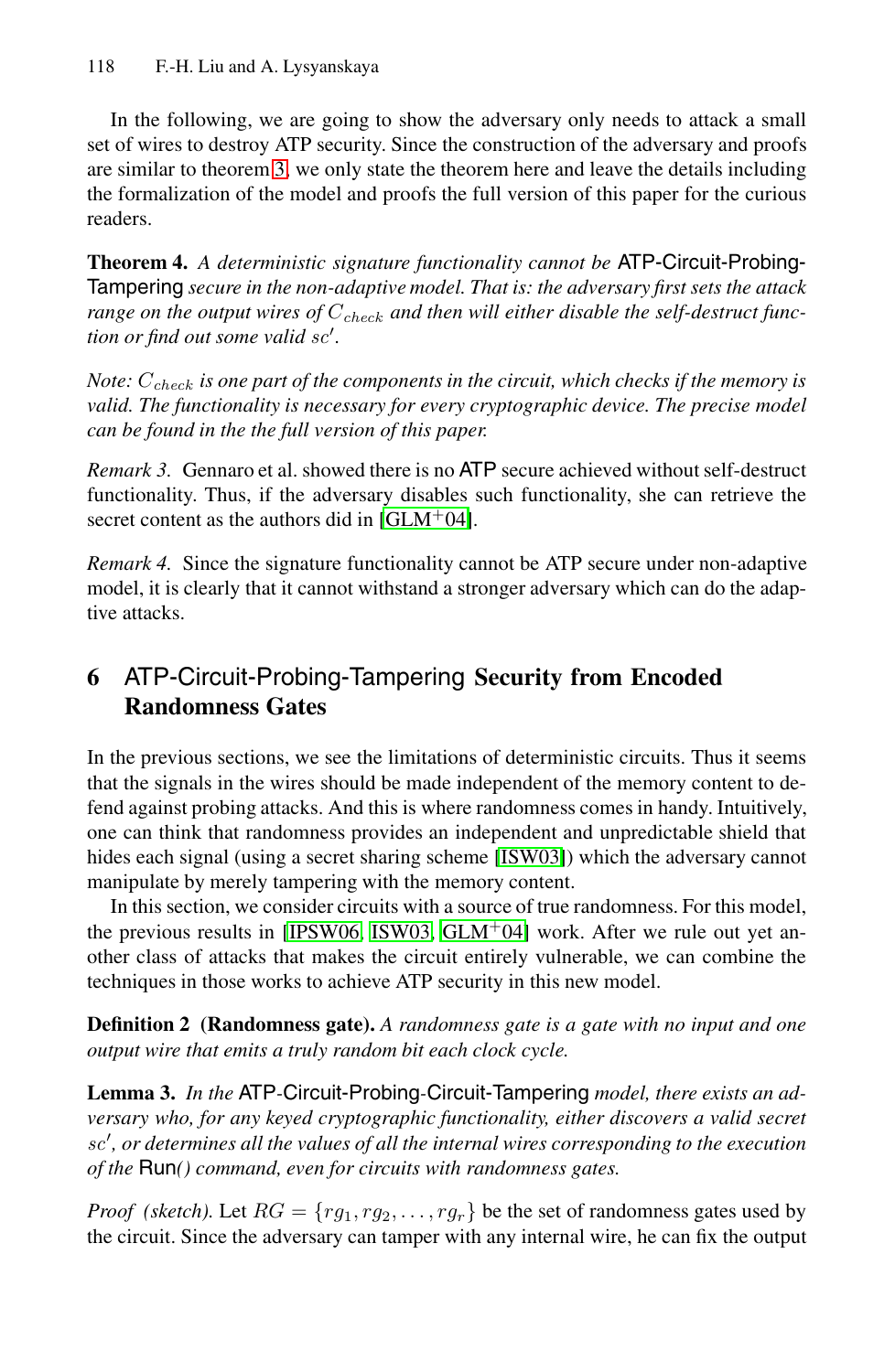of every randomness gate. We must make sure that this does not cause the device to self-destruct (for example, a device that remembers the randomness used in previous invocation might detect that something suspicious is going on). To do that, once the output of a randomness gate is fixed, the adversa[ry must ru](#page-14-10)n the Apply() command that will make a device that can store  $m$  bits of memory "fast-forward" far enough into the future, using true randomness, so that it would no longer remember the fixed randomness. Now the circuit becomes deterministic and we can use a similar attack in the previous section. A formal description is deferred to the full version of this paper.

[We see](#page-14-10) that if all randomness gates are vulnerable under tampering attacks, then the circuit can be made deterministic. Thus, to defend against tampering attacks, we need a more complex gadget: "encoded randomness gate," as proposed in [IPSW06]. Let the encoded randomness gate  $ERG<sup>k</sup>$  be an element that takes no input and produces a string of o[utput a](#page-14-4) k-bit string per clock cycle,  $1^k$  representing 1,  $0^k$  representing 0, and others representing the invalid signal. The output distribution is  $Pr[ERG^k = 1^k] =$  $Pr[ERG^k = 0^k] = 1/2$ . The intuition for this gadget is that the adversary has little probability to fix the entire output of a gadget before causing an invalid signal. From the techniques in [IPSW06], we can design an implementation that if an invalid signal is caused, then it will be passed to the whole circuit and erase the whole output and memory content.

**Theorem 5 (main result in [GLM**<sup>+</sup>**04]).** *Under the assumption of the existence of strong universalunforgeablesignaturescheme,thereexistsunforgeablesignaturescheme t[hat achieves](#page-14-4) ATP security. That is, there exists a circuit*  $C$ ( $sc$ , ·) *that implements a signature functionality with secret content sc stored in the Memory and is ATP secure.*

The main idea here is let  $sc = sc' \circ \sigma_H (sc)$  where  $\sigma$  is a universal unforgeable signature scheme and  $H$  is the secret signing key of the card manufacturer, and  $sc'$  contains the scheme and  $\Pi$  is the secret signing key of the card manufacturer, and  $sc'$  contains the signing key of the signature device. In brief, since  $\sigma_{\Pi}(sc)$  can be only issued by the signing k[ey of the](#page-14-10) signature device. In brief, since  $\sigma_{\Pi}(sc)$  can be only issued by the manufacturer, the adversary is not able to produce it by himself, and thus she cannot produce any other valid sc' that will pass the verification process. The formal reduction proof can be found in [GLM<sup>+</sup>04].

Next, we recall the main result of Ishai et al. By "registers" we mean a special component of the circuit into which a portion of memory (and intermediate results of computation steps) can be loaded at execution time.

**Theorem 6 (main result in [IPSW06]).** *There exists a circuit* C(·)*, using AND, OR, NOT, and "encoded randomness gates," with sc stored in its registers that implements a signature functionality and achieves* Circuit-Probing*-*Circuit-Tampering *security.*

**Theorem 7 (combined result).** *Let* m *be the length of the secret content sc. There exists a circuit*  $C(\cdot)$ , using AND, OR, NOT, "encoded randomness gates," and  $\Theta(m)$  "ro*bust wires" which are invulnerable to probing attacks, with sc stored in its memory that implements a signature functionality and achieves* ATP-Circuit-Probing-Tampering *security.*

The idea here is that the circuit first uses the robust wires to load the memory content to the registers. Then during the execution, the device only uses the registers in the circuit